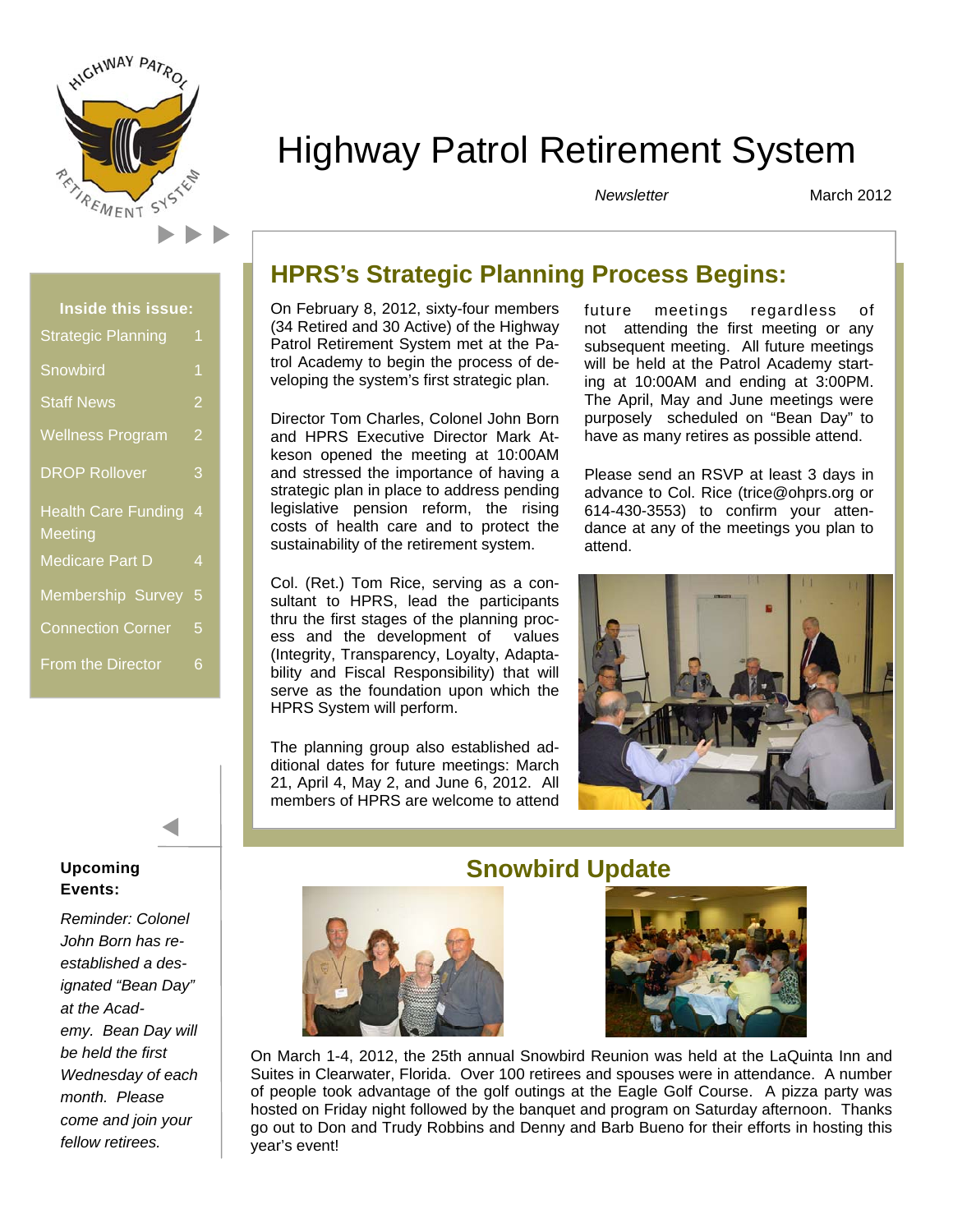

## **Meet our new Chief Financial Officer, Wayne Warner**

On January 30, 2012, Wayne Warner became the new Chief Financial Officer (CFO) for the Highway Patrol Retirement System (HPRS). Prior to his employment with HPRS, Wayne served 27 years with the Highway Patrol and retired in 2000 as Commander of the Fiscal Services Section. Since his retirement from the Patrol, Wayne has worked as an administrator for several large townships in Central Ohio. Wayne's experience in budgeting, policy and procedure development, and financial administration will serve him well in his new position, and we welcome him as part of the HPRS management team.



#### **Wellness Benefits**

All retirees and their spouses that are covered on our medical plan (primary or secondary) are eligible to receive a Comprehensive Wellness Exam, which can be received every 2 years. It is administered at OhioHealth Westerville Medical Campus only. To schedule an appointment contact Gina Closser at 614.566.2222 ext. 4794 or Shaneice Rash at ext. 4707.

As many of you know, PrevaHealth closed December 31, 2011. A replacement to the vascular scan they provided is being researched. HPRS will inform you as soon as we have something in place.

#### *Future Newsletters*

Beginning with this issue and going forward, we will be publishing one newsletter that will be for active members and retirees both. While some of the information may not be pertinent to both groups we feel it is important to keep everyone fully informed.

# **Need Care While Away From Home?**

No one likes to get sick or hurt while traveling, but rest assured that if you do, you can still receive care from high quality, in-network providers and facilities even if you're outside the state of Ohio. If you get sick or are in an accident while away from home, call the network phone number on your Medical Mutual identification (ID) card that corresponds with the state in which you are traveling. Or you can call Customer Service at 877.520.6729.

If you have Internet access while trav-

eling, visit MedMutual.com and use the Provider Search tool. Choose a provider type (e.g., medical doctor, medical facility, pharmacy) and the state in which you will receive services. You will then be asked to choose a network, which you will find on your ID card. If the state you select to search is not in the SuperMed Network, you will automatically be redirected to the website of the network that we partner with in that state. Medical Mutual partners with existing

networks throughout the country to ensure you have access to quality doctors and hospitals no matter where you live or travel.

If you need to be admitted to a hospital, be sure to call the prior approval number on your ID card for prior approval on your stay for medically necessary services. If it is a medical emergency, go to the nearest emergency room, or if necessary, call 911.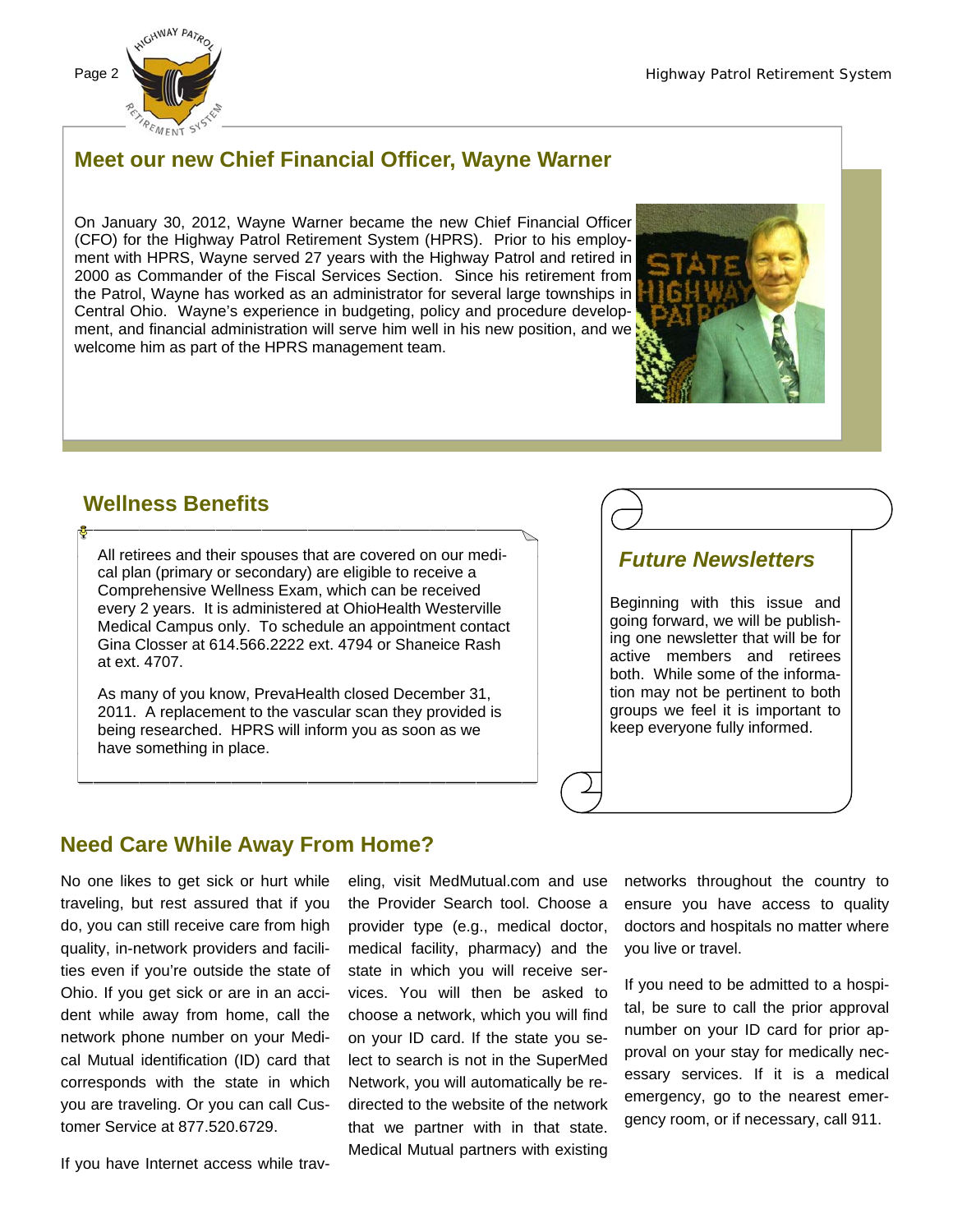

# **DROP Rollover into Ohio Deferred Comp**

There has been confusion surrounding DROP moneys that have been rolled into an Ohio Deferred Compensation (ODC) 401a rollover account upon termination of employment with the OSHP. Some retirees have been told that money withdrawn from this account prior to attaining age 59 ½ would be subject to a 10% IRS penalty. This is not correct for our membership.

We met with the executive director and finance director of ODC who assured us that the law enforcement exemption applies to OSHP DROP participants as well as Ohio Police and Fire DROP participants. Once you attain the age of 50, you are exempt from IRS penalty for disbursements from your rollover account.

ODC has reviewed all of our accounts and flagged them as belonging to a "public safety officer". Because this was a manual process, an account may have been missed. When looking at your 2011 Form 1099-R from ODC, Box 7 (Distribution Code(s)) should exhibit a "2" if you are age 50-59. This identifies your distribution as being "early distribution, exception applies (under age 59  $\frac{1}{2}$ )". If Box 7 shows anything else, please contact ODC at 1-877-644-6457 to request an amended 1099-R. Keep in mind, any disbursements you take throughout the year are subject to federal income tax withholdings which will be indicated in Box 4 of your 1099-R.

When talking to an ODC service center representative, identify yourself as a member of HPRS. If you believe you are receiving information in error, ask to speak to a supervisor. ODC wants to provide our membership with accurate information and quality customer service.

As a DROP participant, you have options on how you want your DROP disbursement(s) to occur once you officially retire from the OSHP. Please contact the HPRS office for more information.

# **2012 Pension Deposit Dates**

**Tuesday, March 20, 2012 Friday, April 20, 2012 Monday, May 21, 2012 Wednesday, June 20, 2012 Friday, July 20, 2012 Monday, August 20, 2012 Thursday, September 20, 2012 Monday, October 22, 2012 Tuesday, November 20, 2012 Thursday, December 20, 2012** 

#### **Lexapro**

A generic version of the popular depression drug Lexapro is expected to launch on February 29, 2012. Express Scripts is going dispense Lexapro tablets as the 'house generic' from its mail order pharmacy.

The term "House Generics" is used to describe the scenario when Express Scripts pharmacy processes a brand name drug as a generic. In these cases, the patient receives the brand name drug at their generic copayment, and the drug is adjudicated as a generic.

Important things to know about House Generics:

The drugs included in the House Generics program are subject to change. As such, the prescription may be filled as generic in the future.

House Generics applies to mail order claims only.

## **PTA Consultant's Report**

Last year, the Ohio Retirement Study Council (ORSC) contracted with Pension Trustee Advisors (PTA) to perform a comprehensive actuarial review of all five Ohio pension systems in order to advise the Council on pension reform plans currently in pending legislation (S.B.3 and H.B.69.) This review has not been completed, but it

is well underway and is expected to be complete by June. HPRS has been in regular contact with PTA principals providing information and history to ensure an accurate review. Information will be forthcoming as it is provided.

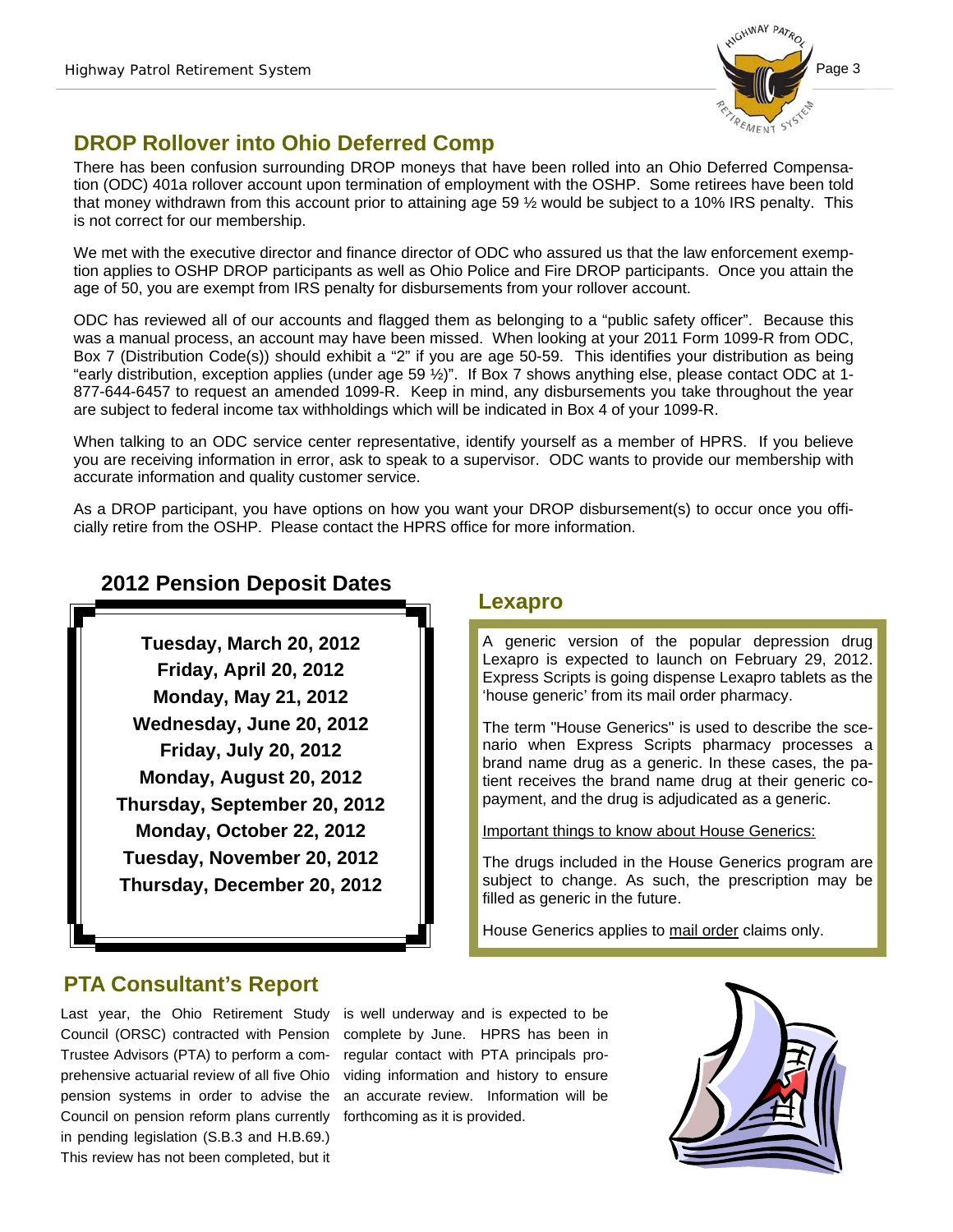

## **Health Care Funding Meetings**

Affordable health care is critical for all of us. Unfortunately, our HPRS Heath Care Fund has suffered the effects of the market downturn of 2008 and has not fully recovered. In order to ensure affordable health care for future years, we must address the funding status of our Health Care fund. To that end, the Board has created a Special Committee on Health Care Funding.

Major (ret.) Darryl Anderson chairs the committee, which has met several times. Most recently, we engaged the services of Brian Murphy, an actuary who specializes in public pension solvency issues. On February 2nd, Brian gave a three-hour presentation on the status of our health care fund as well as an overview of the risks and levers facing our system. At the current rate of expenditures exceeding revenue, our health care fund will not be solvent in the long-term without changes to our plan.

We will continue to conduct special meetings to formulate and discuss our options, and present alternatives to the Board later this year. It is important you are informed on what is occurring with your health care benefits. Your input is especially important during these meetings!

The next meeting is on March 15th at 1:00 pm, at the OSHP Academy. Email and phone tree messages have already gone out, and we have set up remote conference sites at each district headquarters. Future meetings will be announced at that time.

Questions, comments or concerns regarding the Special Committee on Health Care Funding should be addressed to Trustee Anderson at dla0321@gmail.com; or by calling him at 614-588-9035.

## **What Is the Medicare Part D Late Enrollment Penalty?**

The late enrollment penalty is an amount added to your Part D premium. You may owe a late enrollment penalty if, at any time after your initial enrollment period is over, there is a period of 63 or more days in a row when you don't have Part D or other creditable prescription drug coverage. (Creditable prescription drug coverage is a plan that pays at least as much as a standard Medicare prescription drug plan).

If you are assessed the Part D Income Related Monthly Adjustment Amount (IRMAA), the Social Security Administration will notify you. You will be responsible for paying this extra amount in addition to your plan premium. You will either have the amount withheld from your Social Security benefit check or billed directly by Medicare or the Railroad Retirement Board. Do not pay Aetna Medicare Advantage the Part D IRMAA.

#### **How to Avoid the Late Enrollment Penalty**

Join a Medicare drug plan when you're first eligible. You will not have to pay a penalty, even if you've never had prescription drug coverage before.

Do not go 63 days or more in a row without a Medicare drug plan or other creditable coverage. Your plan must tell you each year if your drug coverage is creditable coverage. You may get this information in a letter or in a newsletter from the plan. Keep this information, because you may need it if you join a Medicare drug plan later.

Tell your plan about any drug coverage you had if they ask about it. When you join a Medicare drug plan, the plan will send you a letter if it believes you went at least 63 days in a row without other creditable prescription drug coverage. The letter will include a form asking about any drug coverage you had. Complete the form and return it to your drug plan by the deadline in the letter. If you do not tell the plan about your creditable drug coverage, you may have to pay a penalty.

#### **How much is the Part D Penalty?**

The cost of the late enrollment penalty depends on how long you went without creditable prescription drug coverage.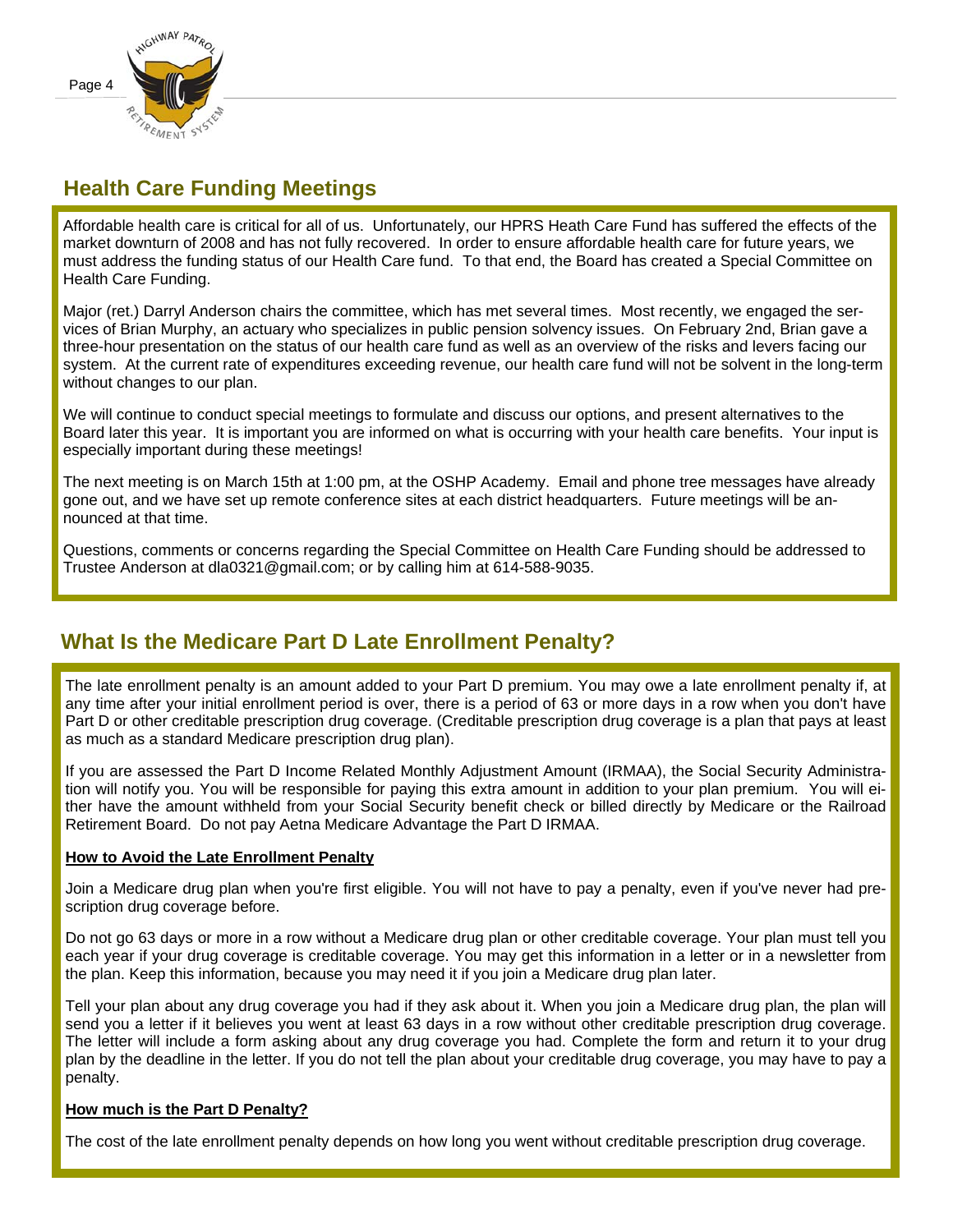

## **2011 Membership Satisfaction Survey shows need for improvements at HPRS**

From November 14, 2011, through December 15, 2011, HPRS conducted a "Member Satisfaction Survey" of all members of HPRS. The last satisfaction survey - that only surveyed retired members - was conducted in June of 2003. All retired members with internet connectivity were asked to complete an electronic survey while active members were provided a survey through the Patrol's Virtual Roll Call electronic portal. Retired members without connectivity (approximately 350) were mailed a copy of the survey with a self-addressed stamped envelope. A total of 676 retired members (57.4%) and 305 active members (20%) completed the survey.

Although the 2011 retired survey results were very good in terms of: Responsiveness to requests; Friendliness of service; Timeliness of service; Accuracy of information; Willingness to search for answers; Level of knowledge and Customer service, the 2011 results were not on par with the same attributes surveyed in 2003. Some attribute scores dropped as much as 30 points. To make a long story short we must improve service to retired members.

The retired survey also indicated that an ever-increasing percentage of retired members obtain more information about the System from the website than the newsletter and over 84% of those responding believe they receive a sufficient amount of information. Use of the HPRS website increased from 2.6% in 2003 to 18% in 2011.

The 2011 active member survey was the first time a satisfaction survey was conducted. Although only 305 active members responded, that number - in a population of 1500 members (20%) - was sufficient to establish a 95% confidence rate that the responses received were representative of the population.

Seventy-four percent of active members read the newsletter and eight-five percent find it helpful with almost ninety percent responding the frequency the newsletter is published is acceptable. Eight-eight percent find it easy or moderately easy to navigate the website and sixty percent have registered on the website and created a log in ID. Sixty-nine percent believe they are receiving sufficient information about health care and eighty-eight percent reported access to the HPRS office as very accessible or moderately accessible. Eighty-six percent are very satisfied or moderately satisfied when they contact the HPRS offices.

Executive Director Mark Atkeson and the HPRS staff have made a total commitment to once again return to the levels of performance and trust as reflected in the 2003 survey. In-service staff training on: Values, Guiding Principles, Communication, Responsiveness, Quality service and Performance have already begun and will continue for the next several months. Director Atkeson appreciates the time and effort given by those who completed the 2011 survey and commits that HPRS will continually strive to improve the office's delivery of services and performance to all members.

## *Emails*

While emails are a convenient and fast way of communication, please keep in mind they may not be secure. For your own security, please do not include detailed personal information such as your social security number, date of birth, or HPRS log in passwords. If it is necessary to communicate your social security number, only include the last four digits.

## **Connection Corner**

Want to connect? There are various informal retiree gatherings going on around the state! See below for locations and contact information if you'd like to attend.

New Philadelphia—2nd Tuesday of the month Buehler's Food Market, 417 S. Broadway, at 0930 hours. Contact: Lieutenant Eric Escola, 330-339-2072

Zanesville—Quarterly at the Golden Corral 3761 North Point Dr., Zanesville. The 1Q 2012 meeting date is not set yet. Contact: Lieutenant Steven Rine, 740-453-4972.

Logan—1st Wednesday of the month (Breakfast) Jake's Steak House Contact: Steve Belyus, 740-698-0306